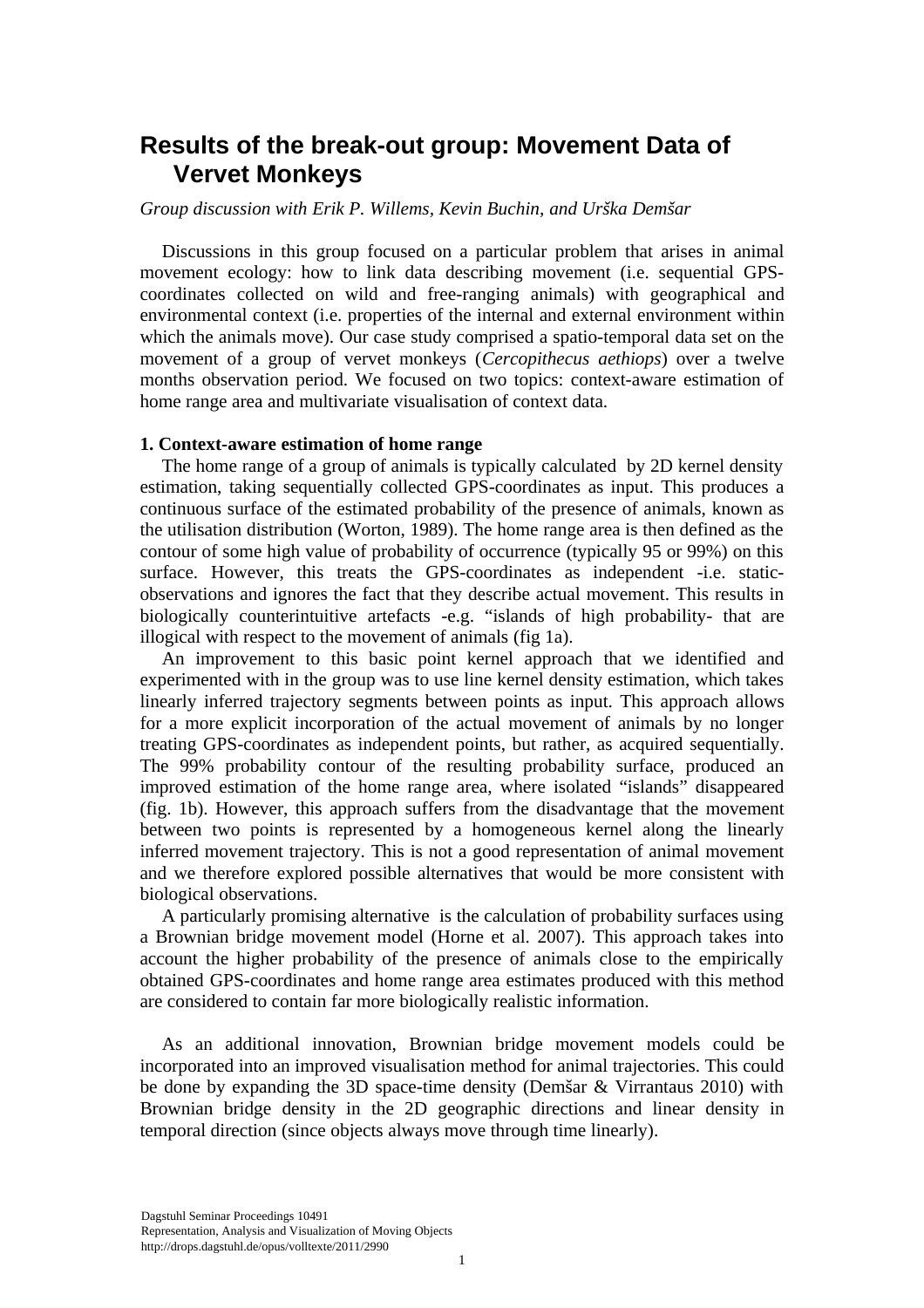

**Figure 1**: Kernel density of trajectories using a) point density, b) line density.

#### **2. Multivariate visualisations of context data**

The second part of the discussion revolved around what the actual context of the observed GPS-coordinates was. We investigated this through a visual exploration of the contextual data using GeoVISTA Studio (Gahegan et al. 2002) and Geoviz Toolkit (Hardisty and Robinson, 2010), both produced by the GeoVISTA Center at the Penn State University (http://www.geovista.psu.edu). We produced Thiessen polygons from point locations and linked these with contextual attributes describing characteristics such as availability of food, presence/distance to certain important features (sleeping trees, river, etc.) and perceived fear of predators (baboons, leopards, snakes, eagles). We explored this newly created dataset visually and identified several patterns in the data that make biological sense. For example, fig. 2 shows a selection of the areas that are in nearest vicinity of sleeping trees – in the Parallel Coordinates Plot in this figure it can be seen that these trees are not in the areas where leopards are perceived to be a large threat, however, the presence of baboons does not necessarily seem to be a problem for monkeys to select a tree as a sleeping tree.



**Figure 2**: Selecting areas near sleeping trees.

Figure 3 shows another pattern that is interesting biologically: here the perceived fear of predators is shown using star icons plotted on a map (Klippel et al. 2009). Areas with different fears can be easily identifiable from the shape of the icons as well as areas where more than one type of fear is present.